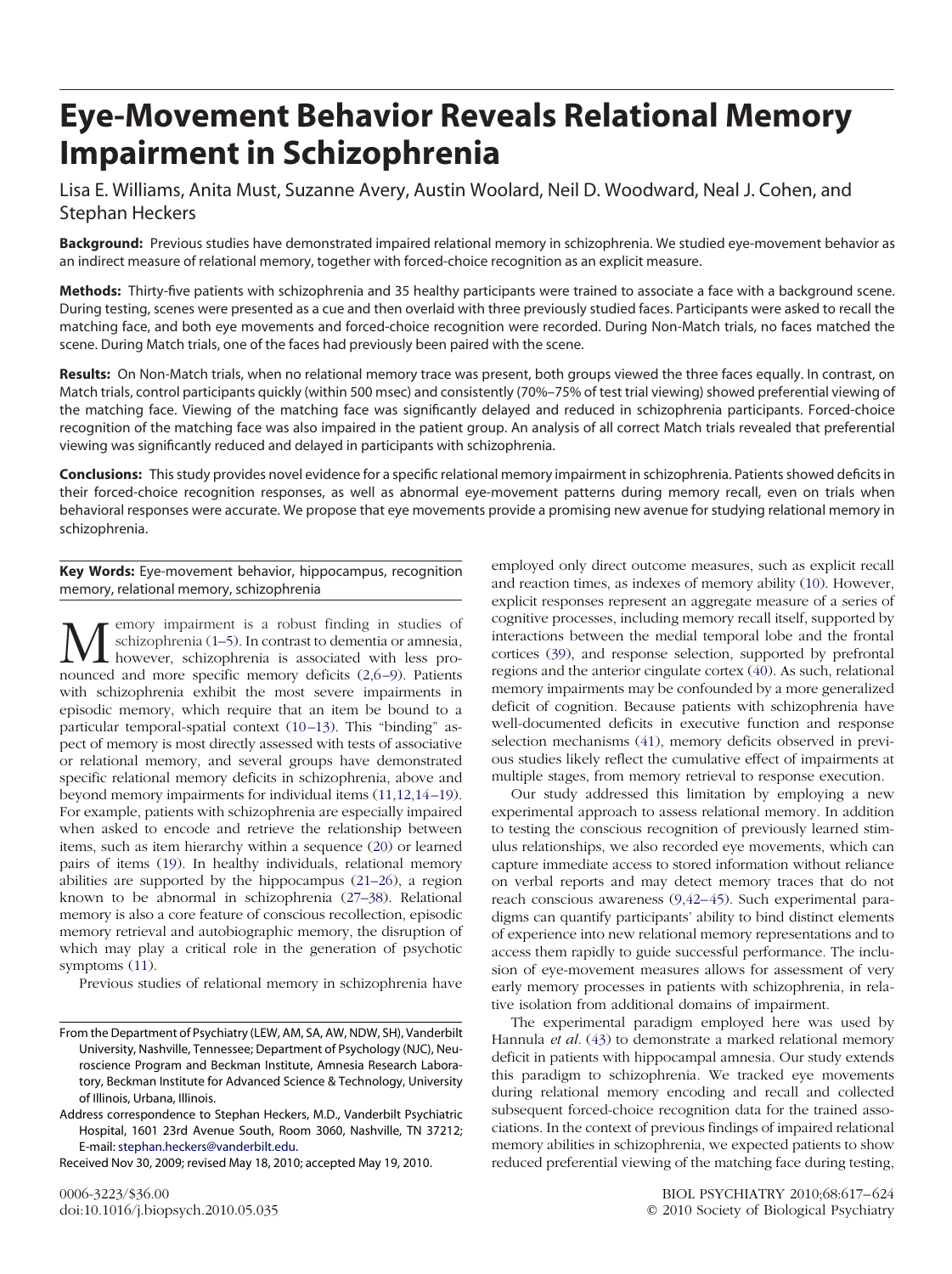as well as impaired explicit memory performance in the subsequent recognition test.

## **Methods and Materials**

## **Participants**

We obtained written informed consent from 43 healthy control participants and 42 patients with schizophrenia ( $n = 28$ ) and schizoaffective disorder ( $n = 14$ ) after approval of the study protocol by the Vanderbilt University Institutional Review Board, Nashville, Tennessee. Patients were recruited from the inpatient unit and outpatient clinic of the Vanderbilt Department of Psychiatry, as well as surrounding psychiatric caregiver communities. All participants underwent a detailed interview including the Structured Clinical Interview for DSM-IV (46) and were administered the North American Adult Reading Test as a measure of premorbid IQ (47). All schizophrenia patients were assessed with the 17-item Hamilton Depression Rating Scale (48), the Young Mania Rating Scale (49), and the Positive and Negative Syndrome Scale (50). When available, the assessments of our research team were supplemented with clinical information obtained from the treating physicians. All participants with significant medical or neurologic illness, significant head injury or a history of drug dependence were excluded. Control participants with a significant history of psychiatric illness or treatment with psychotropic medication were also excluded. Only participants who reported normal or corrected-to-normal eyesight and intact color vision were included. After task administration, eight control participants and seven patients with schizophrenia were excluded from further analysis because of either technical problems during the data collection (five control and four schizophrenia participants) or insufficient adherence to task instructions (three control and three schizophrenia participants). Our final study group (Table 1) included 35 control participants and 35 patients with schizophrenia ( $n = 25$ ) or schizoaffective disorder  $(n = 10)$ . We refer to the patient group as the schizophrenia group. The two groups were closely matched for sex, age, handedness, and parental education. One patient received haloperidol, and two patients were taking no psychotropic medication at time of participation. All other patients received atypical antipsy-

**Table 1.** Sociodemographic and Clinical Characteristics of Participants*<sup>a</sup>*

|                                      | <b>Normal Control</b><br>$n = 35$ | Schizophrenia<br>$n = 35$ |
|--------------------------------------|-----------------------------------|---------------------------|
| Sex (male/female)                    | 19/16                             | 18/17                     |
| Age                                  | 35.1 (10.44)                      | 38.9 (11.13)              |
| <b>Participants Education, Years</b> | 15.6 (2.21)                       | 13.1 $(2.58)^b$           |
| <b>Parental Education, Years</b>     | 13.3 (2.26)                       | 12.6 (3.40)               |
| Handedness (R/L/Ambi)                | 28/3/4                            | 27/3/5                    |
| Premorbid IO, NAART                  | 112 (5.93)                        | $105.7(9.03)^b$           |
| GAF                                  |                                   | 44.2 (13.73)              |
| Ham-D                                |                                   | 7.3(6.91)                 |
| <b>YMRS</b>                          |                                   | 3.2(3.31)                 |
| <b>PANSS</b>                         |                                   | 57.1 (13.75)              |
| Duration of Illness, Years           |                                   | 16.6 (11.08)              |
| <b>CPZ</b>                           |                                   | 366 (310.59)              |

Ambi, ambidextrous; CPZ, chlorpromazine equivalent doses; GAF, global assessment of functioning; HAM-D, Hamilton Depression Rating Scale; L, left; NAART, North American Adult Reading Test; PANSS, Positive and Negative Syndrome Scale; R, right; YMRS, Young Mania Rating Scale. *<sup>a</sup>*

<sup>a</sup>Mean (SD) unless indicated otherwise.

 $b$ Significantly different between groups at  $p < .001$ .

chotic medication. Chlorpromazine equivalent doses were calculated according to Woods (51).

# **Experimental Paradigm**

**Apparatus.** Eye position and movement was monitored at a rate of 60 Hz using an ISCAN RK-630PCI remote eye tracker (ISCAN, Woburn, Massachusetts; [http://www.iscaninc.com\)](http://www.iscaninc.com). Stimuli were presented on a 17-inch color display controlled by a Windows-based computer using Presentation Software (version 12.2; Neurobehavioral Systems, Albany, California; [http://](http://www.neurobs.com/presentation) [www.neurobs.com/presentation\)](http://www.neurobs.com/presentation).

**Stimuli.** For each stimulus list, face stimuli consisted of 18 male and 18 female full-color face images, sized  $224 \times 224$ pixels, on a  $244 \times 244$  pixel uniform gray background. Background-scene stimuli were 36 full-color images of real-world scenes sized  $640 \times 480$  pixels. Images were obtained from an existing database of 144 face and 144 background images (43).

#### **Experimental Design**

During training, participants viewed three consecutive, randomized study blocks composed of the same 36 face–scene pairs (Figure 1). The test phase followed immediately after completion of training and included 12 trials, each consisting of three faces overlaid on one scene. On the six Match trials, one of the three faces had been paired with the scene during the study phase, whereas on the six Non*-*Match trials none of the faces had been paired with that scene during training (Figure 1). All faces were equally familiar from the study period, and on Match trials, the matching face was assigned equally often to the three display positions (i.e., upper left, upper right, and bottom). Lists of stimuli were rotated and counterbalanced across participants to ensure that each scene was paired equally often with each face across the study.

#### **Stimulus Presentation**

Eye tracking was performed under consistent room-lighting conditions with participants sitting 35 to 40 inches from the computer screen facing the desktop eye-tracking system. After visualization of the pupil and corneal reflection of the right eye, the eye tracker was calibrated using a 5-point spatial calibration procedure (center and four corners of the screen), which was repeated before each experimental block. Participants were allowed to take breaks between training blocks if necessary. An experimenter initiated each trial when the participant focused his or her eyes on a central fixation cross-hair and reported being ready to proceed. On training trials, a background scene was presented alone for 3 sec, followed by a 5-sec display of an individual face superimposed on the scene. Participants were instructed to study and memorize face–scene pairings carefully for a recognition test to follow ("I will begin showing you pictures of faces paired with background scenes. Please try to memorize which face goes with which scene because you will be tested on these pairings later"). Test trials began with a 3-sec presentation of a previously studied scene, followed by a 10-sec display of three faces superimposed on the scene. Participants were instructed to try to remember which of the three faces had been paired with the background scene during training, without giving an explicit response, and to keep their eyes focused on the computer screen, even if no matching face was detected.

#### **Eye-Movement Recording**

Eye movements were recorded and analyzed for each test trial. Borders were defined around the face stimuli (244  $\times$  244 pixel frame) to assign eye-movements to a particular display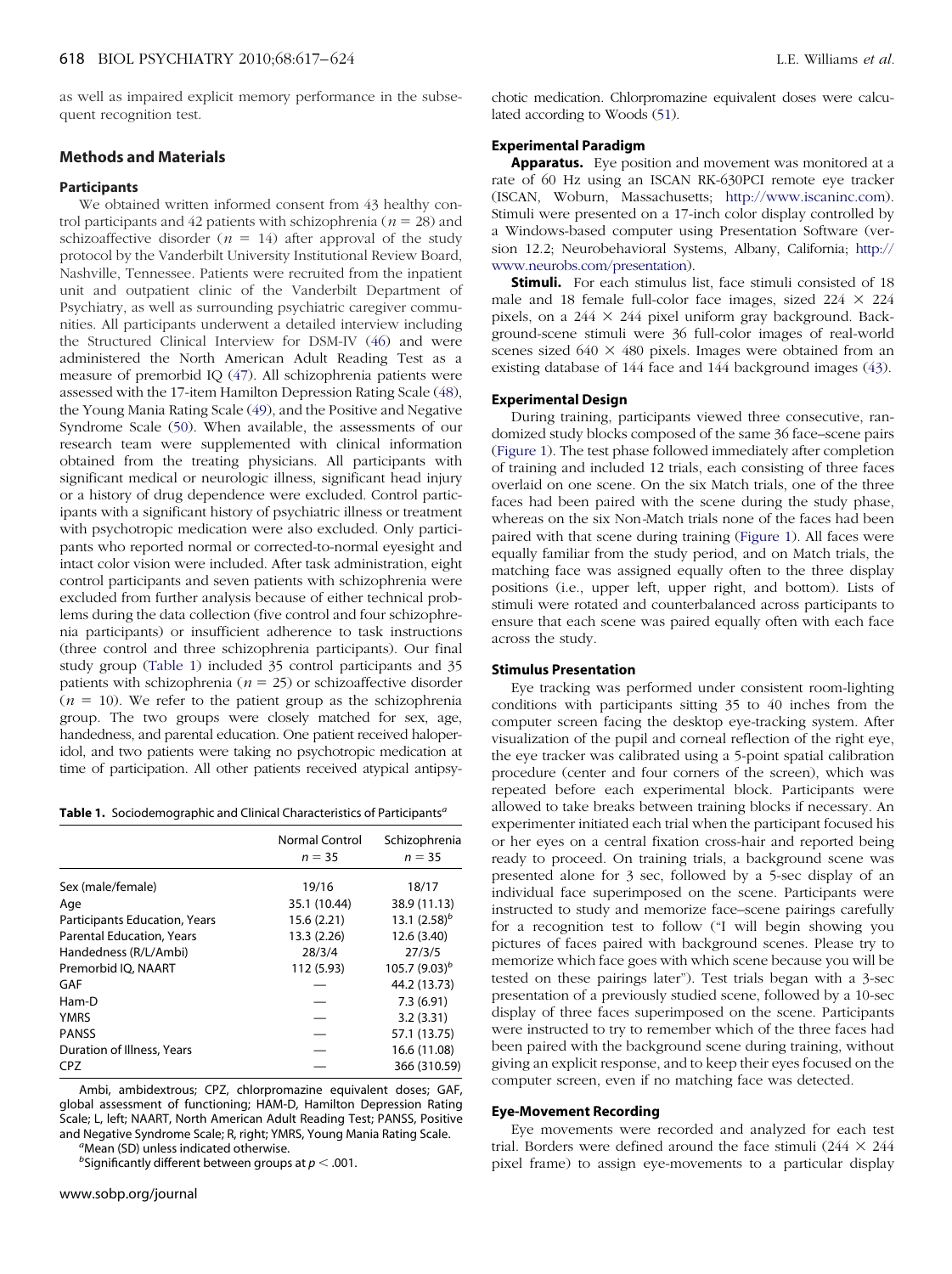

Figure 1. Experimental paradigm. During each of three training blocks, participants were presented with 36 face-scene pairs. Immediately following the conclusion of training, participants viewed 12 test displays, consisting of one of the background scenes from training and three familiar faces. Half of the test trials contain one face previously paired with the scene ("Match"), and the other half present three faces that were not paired with the scene during training ("Non*-*Match"). Each trial is preceded by a 3-sec presentation of the scene in isolation.

element (training: face or background; test: face upper left, face upper right, face bottom, or background). Viewing measures included 1) the duration of fixations on the display elements (faces and background) and 2) time-course measures of the proportion of time allocated to the various display elements across the 10-sec trial.

## **Explicit Memory Testing**

To assess explicit recognition of the face–scene pairings, we administered a subsequent four-alternative forced choice memory test in 30 control and 31 schizophrenia participants after viewing of the 12 test trials was completed. No eye movements were recorded in this phase. Participants viewed the 12 test displays in the same order as during the preceding test phase and indicated the matching face by pressing a computer key corresponding to its position on the display or pressing the space bar if they thought none of the faces had been paired with that scene during training.

## **Statistical Analysis of Behavioral and Eye-Movement Data**

Group differences in overall viewing patterns were tested using two statistical approaches, 1) an analysis of variance (ANOVA) for average viewing of individual faces and background during Match and Non*-*Match trials and 2) a regression analysis of total viewing of each display element across trial types using a generalized linear model. The time course of preferential viewing of the matching face during Match trials was compared between groups for the first 2 sec of test display viewing using a repeated-measures ANOVA including face type (matching, nonmatching), time  $(8 \times 250$  msec bins), and group (control, schizophrenia). Explicit recall was compared between groups with two-tailed, independent-samples *t* tests.

#### **Results**

#### **Eye-Movement Behavior**

Participants spent most of the 10-sec trial viewing the display elements (Match: control subjects =  $9.1 \pm .4$  sec, schizophrenia subjects =  $8.6 \pm .6$  sec; Non-Match: control subjects =  $8.6 \pm .6$ sec, schizophrenia subjects =  $8.4 \pm .8$  sec), with minimal time spent on blinks or looking away from the computer monitor (Figure 2 and 3).

The Non*-*Match trials allowed us to study viewing patterns when no relational memory of face–scene pairs could guide eye movements. The two groups did not differ significantly in how they viewed the three faces in the Non-Match trials  $[F(2,66) = .9,$  $p = .42$  for the interaction of the two main effects face location (upper left, upper right, bottom) and group (control and schizophrenia); Figure 3A]. In contrast, the two groups differed significantly when viewing face–scene pairs during Match trials (Figure 2). The healthy control participants spent significantly more time (6.9  $\pm$  2.0 sec) than the schizophrenia patients (3.8  $\pm$  2.0 sec) viewing the matching face  $[F(1,67) = 60.1, p < .001$  for the interaction of the two main effects face type (matching, nonmatching) and group (control and schizophrenia); Figure 3B]. Patients with schizophrenia and patients with schizoaffective disorder did not significantly differ in their average viewing of the matching face  $[t(33) = .7, p = .51]$ .

We entered all Match and Non*-*Match trials into a regression analysis of total viewing time, using a generalized linear model. This yielded a significant face type by group interaction (Wald  $\chi^2$  = 82.8, *p* < .001; Figure 3C), in addition to significant main effects of group (Wald  $\chi^2$  = 78.7, *p* < .001), face type (Wald  $\chi^2$  = 218.2, *p* < .001), and face location (Wald  $\chi^2$  = 13.4, *p* < .001; slightly greater viewing of face in the upper left location, no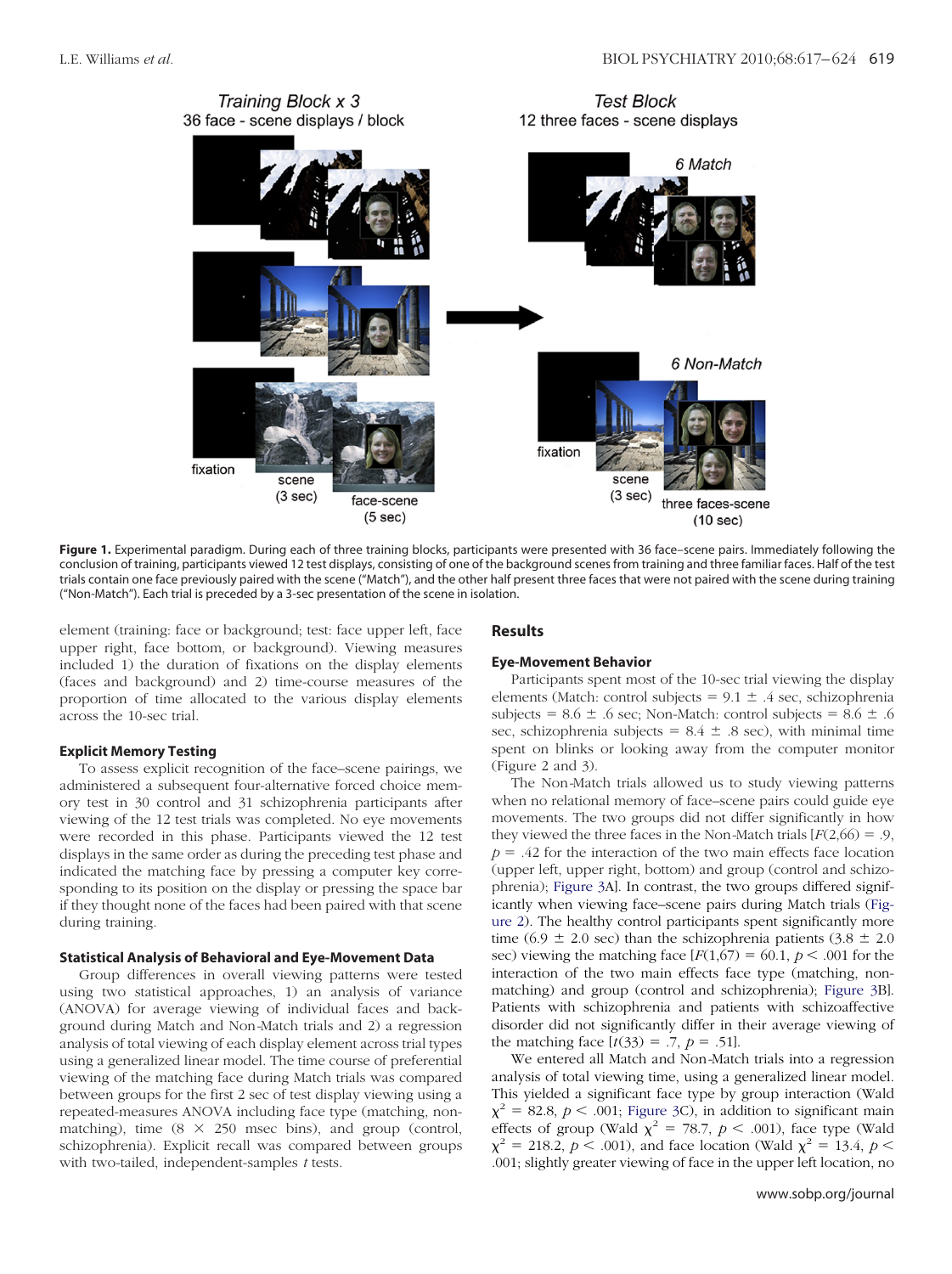

**Figure 2.** Typical eye-movement behavior on Match trials for a participant in the control group **(A)** and in the schizophrenia group **(B)** when the matching face is in the bottom position. Circles indicate regions of fixation, and the radius of the circle reflects fixation duration (larger circles represent longer fixations). Lines represent the path of eye movements on the display. Normal control subjects spent preferentially more time fixating on the matching face with limited exploration of the two nonmatching faces or the background. In contrast, preferential viewing of the matching face was markedly reduced in the schizophrenia group, with more transitions between the display elements.

significant group by location interaction). This provides compelling evidence for a selective relational memory deficit in schizophrenia: healthy participants demonstrated markedly greater viewing preference of the matching face compared with the non-matching face, whereas schizophrenia patients did not (Figure 3C).

## **Time-Course Analysis of Proportional Viewing Time**

To better understand these differences between groups in overall viewing pattern, the average proportion of time spent on each of the different display elements (matching face, nonmatching face, background) was compared in 250-msec bins for Match trials (Figure 4A and 4B). This bin size was selected on the basis of previous studies with this paradigm that demonstrated this organization is sufficient to capture the rapid onset of preferential viewing of the matching face (43,45). To determine the onset of preferential viewing, we compared the percentage viewing of the Matching Face to chance (i.e., 33.33%) at each time bin during the first 2 sec of test stimulus viewing (Figure 4C and 4D). In control participants, preferential viewing of the matching face emerged within 500 msec  $[t(34) = 3.5, p < .05,$ Bonferroni corrected, Figure 4C] and remained well above chance levels (i.e., 70%–75%) throughout (Figure 4A). In contrast, schizophrenia subjects failed to reach greater than chance preferential viewing for any time bin during the first 2 sec (Figure 4D). Later time bins (between 4 and 6 sec) revealed preferential viewing of the matching face, but this pattern was not as consistent and robust, never exceeding 50% (Figure 4B). This marked difference in proportional viewing time was confirmed by a significant three-way interaction of face type (matching, non-matching) time  $(8 \times 250$  msec bin) and group (control, schizophrenia) during the first 2 sec  $[F(7,62) = 2.4, p = .03]$ .

#### **Explicit Relational Memory Testing**

Explicit relational memory was assessed in a separate test block immediately following the recording of eye movements in most of our sample (30 healthy control subjects, 31 schizophrenia patients). Healthy control subjects were significantly more accurate than schizophrenia subjects on Match trials [mean accuracy and SD: control 94  $\pm$  10%, schizophrenia 51  $\pm$  28%,  $t(59) = 7.8, p < .001$ , Non-Match trials [control 76  $\pm$  28%, schizophrenia 25  $\pm$  30%,  $t(59) = 6.8$ ,  $p < .001$ , and testing overall [control 85  $\pm$  15%, schizophrenia 38  $\pm$  27%,  $t(59) = 8.3$ ,  $p < .001$ ]. Although explicit relational memory was impaired in the schizophrenia group, their accuracy was significantly greater than chance levels (51% correct vs. 25% chance performance) on the four-alternative forced choice test  $[t(30) = 5.24, p < .001]$ . This indicates that explicit relational memory for face–scene pairings was impaired, but not absent, in the schizophrenia group.

#### **Correct Trial Analysis**

We also analyzed eye movements during all Match trials for which the face–scene pairings were subsequently correctly

**Figure 3.** Average viewing time of display elements for each group during Non*-*Match trials **(A)**, Match trials **(B)**, and across all trials **(C)**. Error bars represent standard error of the mean (SEM). On Non*-*Match trials, when no relational memory trace was present, both groups viewed faces at the three screen locations equally. On Match trials, healthy control participants spent most of the 10-sec trial viewing the matching face, relative to the two nonmatching faces. This preferential viewing was much reduced in schizophrenia patients, resulting in a significant group by face type interaction in the Match condition [*F*(1,67) 60.1,  $p < .001$ ]. A similar interaction between group and face type also emerged from a regression analysis of all test trials (Wald  $\chi^2 = 82.8$ ,  $p < .001$ ).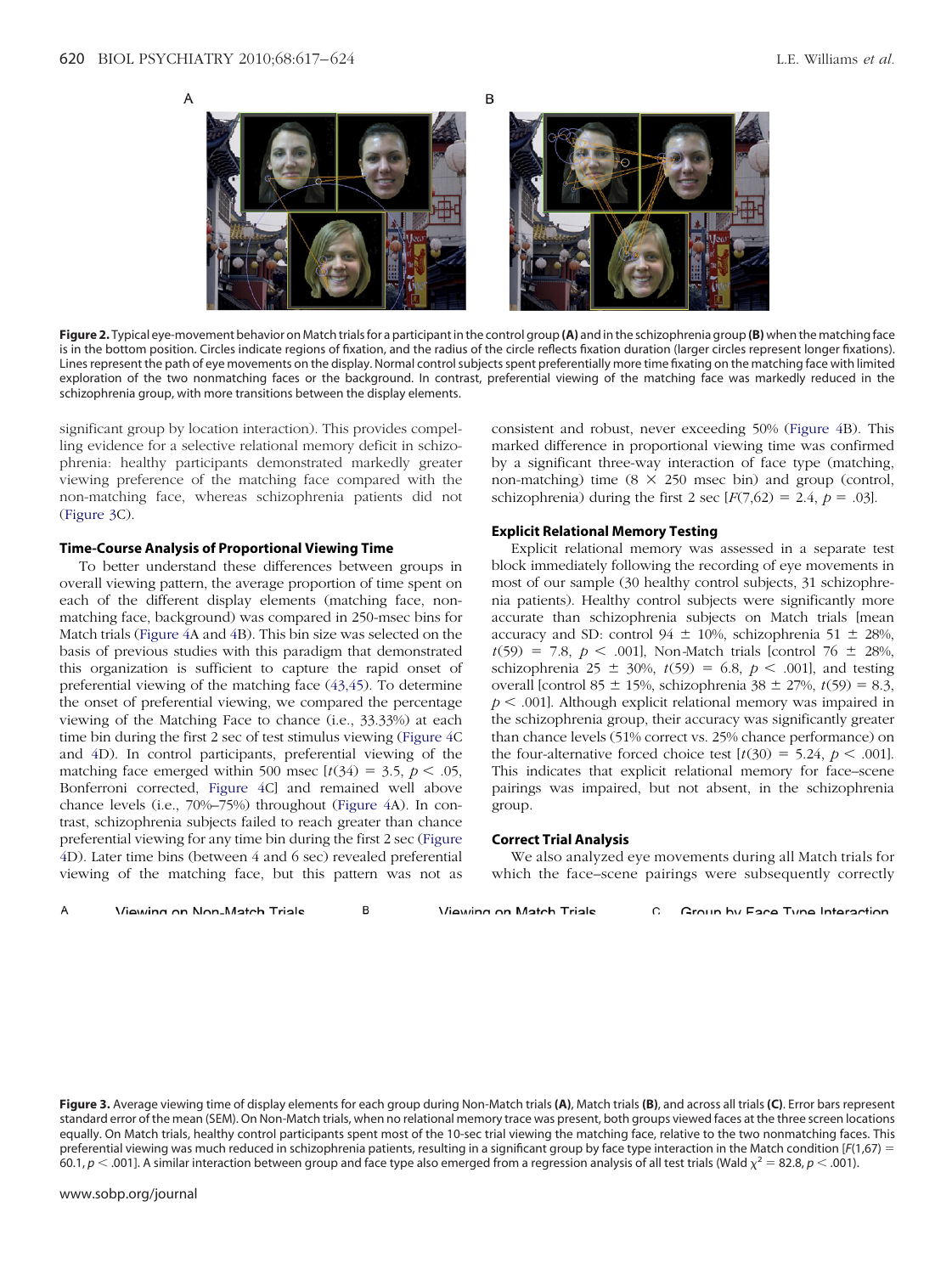

**Figure 4.** Average proportion of viewing time allocated to display elements over the 10-sec test trial for control participants **(A)** and schizophrenia patients **(B)** as well as the first 2 sec of test display viewing for controls **(C)** and patients **(D)**. Bars plotted around the means represent 95% confidence intervals. For panel C, starred values indicate greater than chance (33%) viewing of matching face for an individual time bin during the first 2 sec of display viewing,  $p < 0.05$ , Bonferroni corrected. In the control group, preferential viewing of the matching face emerged within 500 msec after presentation of the test face triad **(C)**. A strong preferential viewing pattern was maintained throughout the trial, with control subjects spending 70% to 75% of total viewing time on the matching face **(A)**. In contrast, for the schizophrenia group, viewing of the matching face never exceeded chance levels during early display viewing **(D)** and was not as robust as the control participants, never exceeding 50% for any individual time bin **(B)**.

identified (168, or 93% of trials in control participants and 93, or 50% of trials in patients with schizophrenia). Both groups viewed the matching face preferentially, but the magnitude of this preference was much greater in the control participants  $(6.8 \pm 1.6 \text{ sec})$  than the schizophrenia patients  $(4.5 \pm 1.8 \text{ sec})$ , resulting in a significant face type by diagnosis interaction  $[F(1,58) = 24.9, p < .001]$ . In the control group, the time course for all (Figure 4) and correct (Figure 5) Match trials did not differ. In contrast, schizophrenia patients showed greater preferential viewing of the matching face on the correct trials, but viewing preference still did not reach the normal pattern (Figure 5B). For early viewing in the schizophrenia group, only the 1250-msec time bin reached significantly greater than chance levels  $[t(28) = 2.9, p < .05$  corrected: Figure 5D]. As seen in the analysis of all Match trials, the three-way interaction of face type (matching, non-matching), time  $(8 \times 250)$ msec bins) and group (control, schizophrenia) remained significant  $[F(7,51) = 2.8, p = .02]$ . These results indicate that the early preferential viewing of the matching face was diminished in the schizophrenia group, even when subjects subsequently identified the face–scene pairing correctly.

## **Predictors of Relational Memory Performance During Testing**

Relational memory performance during testing was quantified for all participants on explicit (percent correct on all trials, Match trials, and Non*-*Match trials) and eye-movement measures (aver-

age viewing of matching face on all trials, and correct trials only). For the control group, no demographic variable significantly predicted test performance. For schizophrenia patients, both premorbid IQ and parental education were strong predictors of all explicit measures of relational memory (IQ: all  $r s > .47$ , all  $p s < .008$ ; parental education: all  $r s > .40$ , all  $p s < .04$ ). In contrast, these factors did not strongly relate to eye-movement behavior, with only one significant correlation between parental education and viewing of the matching face on all trials ( $r = .35$ ,  $p = .046$ ). Relational memory performance was not significantly correlated with any other demographic variable, current medication (chlorpromazine equivalent doses), duration of illness, or current psychotic symptoms (Positive and Negative Syndrome Scale). This pattern of results supports the idea that these forced-choice recognition and eye-movement measures index two distinct abilities, with the former being more tied to general intelligence and executive function than to pure memory ability.

#### **Eye Movement During Training**

We did not find any significant difference between the two groups in the exploration of the face–scene pairs during training. On training trials, the groups spent equal time viewing the display [control participants  $4.2 \pm .6$  sec, schizophrenia patients  $4.5 \pm 2.2$  sec,  $F(1,64) = .9$ ,  $p = .36$ , the faces control participants  $3.8 \pm .6$  sec, schizophrenia patients  $4.1 \pm$ 2.1 sec,  $F(1,64) = .6$ ,  $p = .46$ ], and the background scene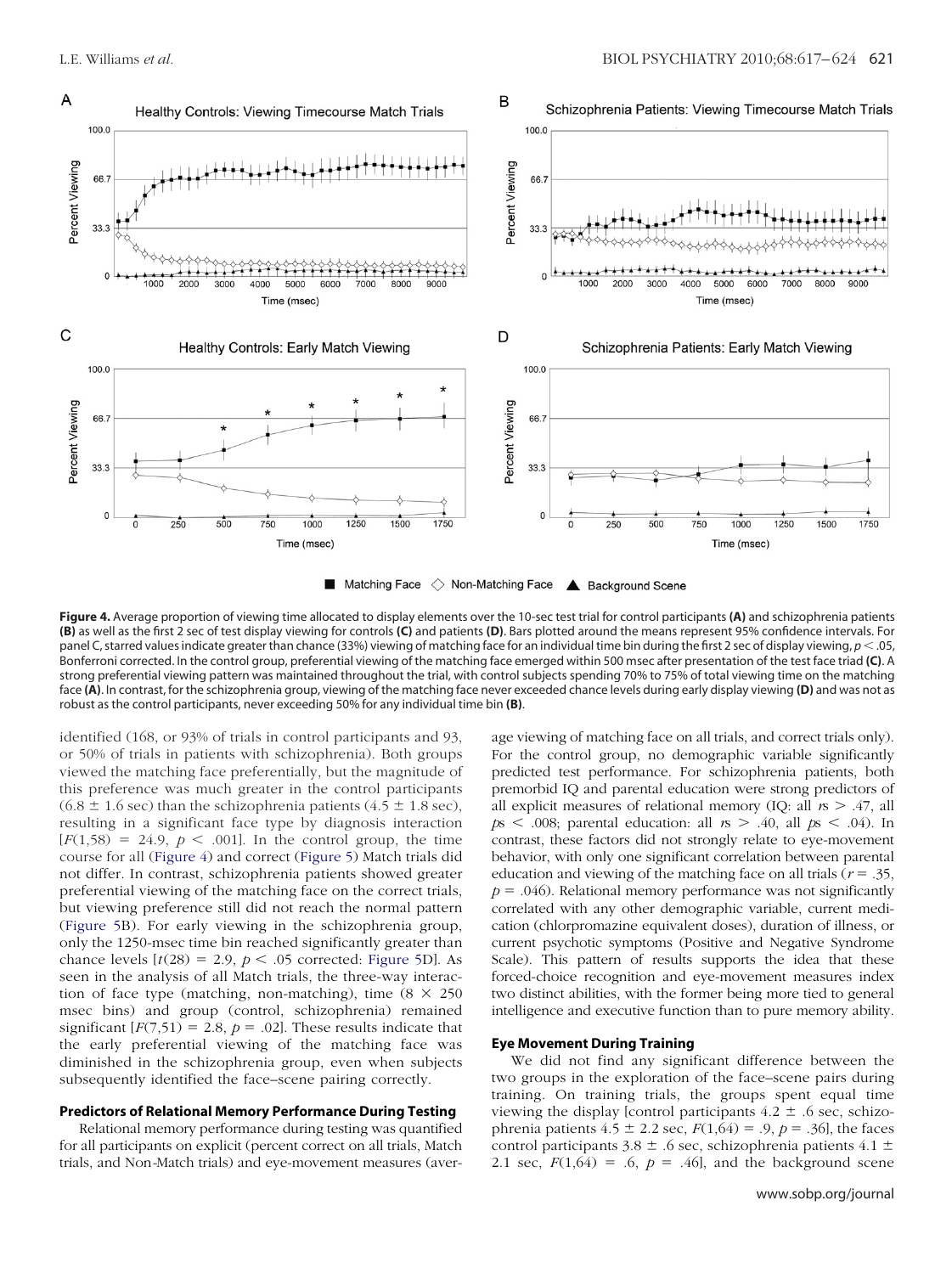

**Figure 5.** Correct trials only analysis. Average proportion of viewing time allocated to display elements for all correct trials, over the entire 10-sec trial for control participants **(A)** and schizophrenia patients **(B)**, as well as the first 2 sec of test display viewing for control subjects **(C)** and patients **(D)**. Bars plotted around the means represent 95% confidence intervals. For panels C and D, starred values indicate greater than chance (33%) viewing of matching face for an individual time bin during the first 2 sec of display viewing,  $p < .05$ , Bonferroni corrected. Similar to the analysis of all trials, control participants showed preferential viewing of the matching face within 500 msec of test display presentation **(C)**, with consistent viewing of the matching face at 70% to 75% throughout the 10-sec trial **(A)**. For schizophrenia patients, one time bin (1250 msec) did reach significantly greater than chance viewing **(D)**, but this preference was not as strong or consistent as in the control group, with viewing of the matching face never exceeding 60% for any individual time bin across the entire trial **(B)**. These data indicate that for the schizophrenia group, eye-movement measures of relational memory are abnormal relative to healthy control subjects, even for trials on which the face–scene pair is successfully identified during a subsequent recognition memory test.

[control participants  $.4 \pm .3$  sec, schizophrenia patients  $.5 \pm .5$ sec,  $F(1,64) = .7$ ,  $p = .41$ . Groups also did not differ in the number of transitions between face and scene [control participants 1.5  $\pm$  .9, schizophrenia patients 1.6  $\pm$  1.4,  $F(1,64) = .2$ ,  $p = .64$ ] and both groups decreased the number of transitions over the course of training [significant main effect of training block  $F(2,63) = 4.6$ ,  $p < .05$ , no training block by group interaction]. These findings indicate that patients in the schizophrenia group did not show any global deficits in inspecting the visual displays, in distributing attention between faces and background scenes or in showing the usual benefits of repeated presentations in their eye-movement patterns. Together with the findings of normal viewing times in the schizophrenia patient group for Non*-*Match test trials, it appears the eye-movement abnormalities observed during Match trials are truly specific to the relational memory condition and are not driven by any gross abnormalities of eyemovements.

## **Discussion**

The results of this study provide new and compelling evidence for a selective relational memory impairment in schizophrenia. We were able to demonstrate this deficit by studying

eye-movements as an indirect measure of relational memory and by recording the explicit, forced-choice recognition of previously learned face–scene pairs. Control participants were able to search and find, with their eyes, the one face—among three equally familiar faces—that matched (i.e., had been previously studied with) the scene within 500 msec of viewing. In contrast, preferential viewing of the matching face was significantly delayed and reduced in magnitude for the schizophrenia participants, despite normal viewing patterns of the Non*-*Match displays, which contained no relational memory information. This pattern of results was also present in an analysis of correct trials only, indicating the observed eye-movement abnormalities persisted even for trials on which the face–scene pair was correctly identified. Such a dissociation between explicit and eye-movement measures may indicate that schizophrenia patients invoke compensatory mechanisms to recognize the trained associations, as early, automatic relational memory processes are impaired relative to healthy control subjects.

Our findings provide novel support for the hypothesis that schizophrenia is associated with episodic and relational memory deficits (15,16,20,52,53). Whereas previous studies have employed traditional experimental approaches to study accuracy and reaction time during explicit memory tests (10), here we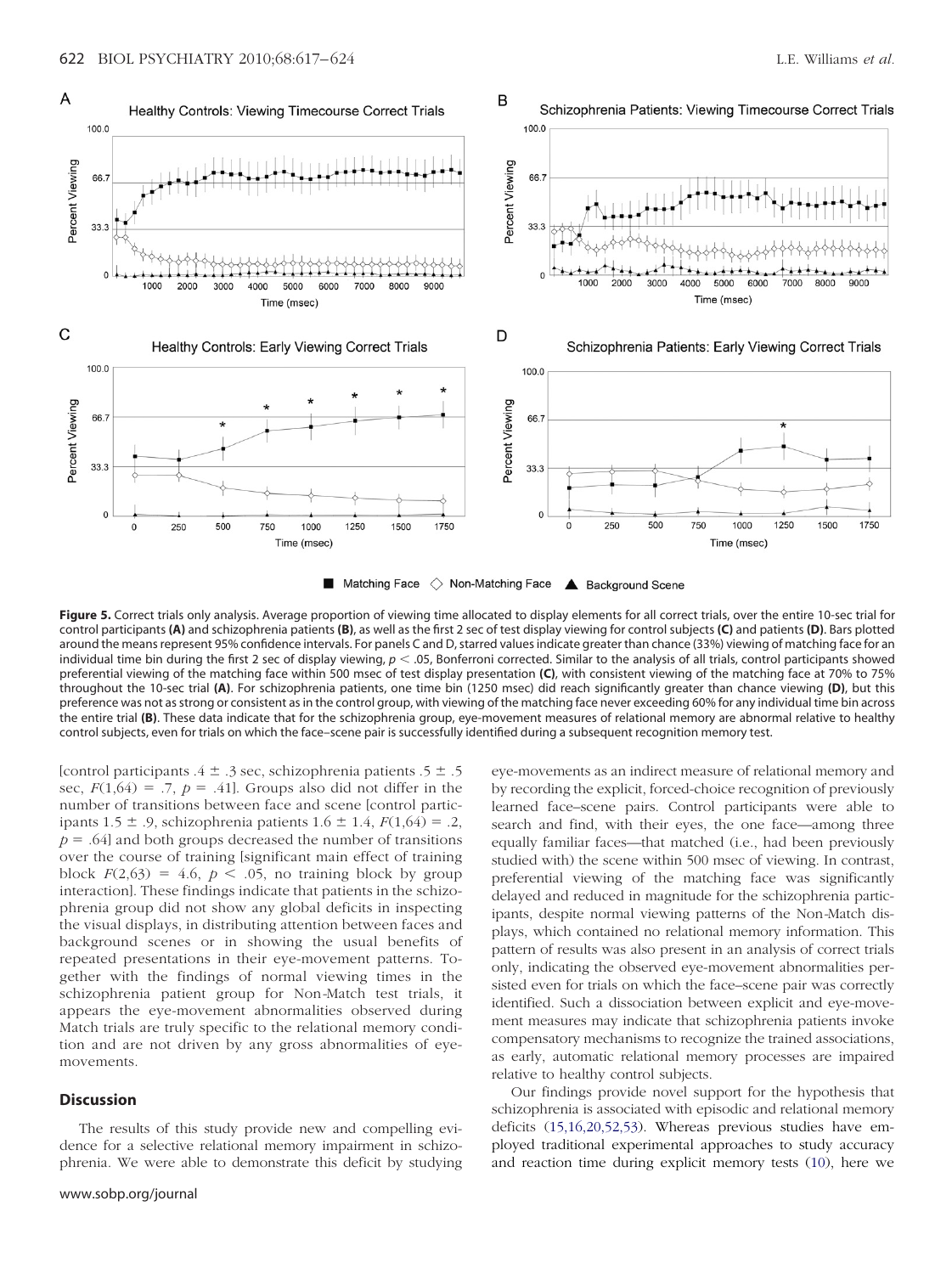expanded the study of relational memory in schizophrenia to include indirect measures of memory via assessment of eyemovement patterns, using a paradigm that is sensitive to relational memory deficits in amnesia patients with medial temporal lobe damage (43,44). These measures are a useful addition to the study of relational memory in patients with schizophrenia because they do not rely on explicit verbal reports and allow for the quantification of very early memory retrieval abilities in relative isolation from additional impairments in response selection and execution. The absence of a strong correlation between eyemovement measures and premorbid IQ/parental education in our schizophrenia group further supports the notion that this indirect metric captures a memory ability that can be separated from forced-choice recognition, which we find to be highly correlated with these general intelligence variables. The vast majority of previous eye-movement studies in schizophrenia have focused on either saccadic or smooth pursuit eye movements (54), which have been linked to several cognitive processes, including attention, selection, expectation, working memory, prediction, and mismatch detection (55). Here we provide evidence that the study of eyemovement behavior can reveal relational memory deficits in schizophrenia.

Impaired relational memory in schizophrenia may be due to deficits during encoding or retrieval of relational information. Lepage *et al.* (17) suggested that schizophrenia patients have difficulties forming relations between items during encoding, which manifest in impaired conscious recollection at test. According to our view of relational memory (25,26,56) as well as other memory frameworks (57), the binding of elements of episodes must be captured in hippocampal-dependent representations during encoding in order for successful retrieval of the relevant episodic content to occur during test. In our experimental paradigm, the background-scene preview presented during the first 3 sec of each test trial provides the opportunity for reactivation of the face–scene associations acquired during training (58). Retrieval of the relevant associations can occur rapidly, as captured in the early onset of preferential viewing of the matching face in control participants. The impaired performance in the schizophrenia group observed here, including delayed and only modest preferential viewing of the matching face on Match trials, may be caused by insufficient relational memory binding during encoding, insufficient reactivation of relational representations during retrieval, or both.

Although this behavioral paradigm cannot directly index the neural basis of these between group differences, convergent lines of evidence indicate both explicit and eye-movement measures of relational memory rely on the hippocampus. Patients with lesions to the medial temporal lobe tested on this paradigm fail to develop preferential viewing of the matching face in the context of impaired explicit relational memory retrieval (43). In addition, a recent functional magnetic resonance imaging study using this paradigm finds that the cued retrieval process used during the test trials involves the hippocampus (45), with evidence for increased hippocampal activation during the background–scene preview for trials on which the matching face is subsequently viewed preferentially (successful retrieval) relative to trials on which a non-matching face is viewed (unsuccessful retrieval). However, it is not known whether these eye-movement abnormalities are specific to hippocampal damage or are also present in other patient populations with known memory impairments, such as patients with prefrontal lesions. Further studies are needed to explore whether the well-known

hippocampal abnormalities in schizophrenia (27–34) lead to the behavioral deficits observed in our study.

Face recognition has been studied extensively in patients with schizophrenia, typically revealing a deficit in processing of emotion information (59,60) and the classification of a visual stimulus as a face (61). However, increasing information content and strength of facial signals, as well as prolonging the delay between presentation of stimuli, can improve performance in face differentiation (62). In this study, each face was presented for 5 sec during encoding, allowing for consolidation of individual images, making it unlikely that the observed relational memory deficits are due to impaired recognition of the face stimuli.

Our experiment revealed a specific relational memory impairment in schizophrenia and demonstrated good correspondence between the eye movement and explicit recognition measures despite several limitations. The number of test trials was relatively modest, including only six Match and six Non*-*Match trials, although this is comparable to previous investigations of relational memory in schizophrenia (18,20). Furthermore, forced-choice recognition testing occurred in a separate block, after the initial eye-movement testing phase. Both of these limitations can be addressed in future studies by implementing experimental designs with more test trials, while assessing explicit recall after each test trial (45). Finally, almost all participants with schizophrenia were chronic patients, treated with antipsychotic medication. Future studies should explore eyemovement behavior as an index of relational memory deficits in the early stages of schizophrenia.

In summary, our study provides novel and compelling evidence for relational memory impairment in schizophrenia, as indicated by abnormal eye-movement behavior, even when explicit recognition is successful. We propose that eye movements provide a promising new avenue for the study of relational memory in schizophrenia because they allow for the assessment of rapid, nonverbal memory processes that are separable from, but likely contribute to, patients' explicit memory deficits.

*This work was supported by a grant from the National Institute of Mental Health to Dr. Stephan Heckers (Grant No. R01-MH070560).*

*The authors reported no biomedical financial interests or potential conflicts of interest.*

- 1. Aleman A, Hijman R, de Haan EH, Kahn RS (1999): Memory impairment in schizophrenia: A meta-analysis. *Am J Psychiatry* 156:1358 –1366.
- 2. Cirillo MA, Seidman LJ (2003): Verbal declarative memory dysfunction in schizophrenia: From clinical assessment to genetics and brain mechanisms. *Neuropsychol Rev* 13:43–77.
- 3. Fioravanti M, Carlone O, Vitale B, Cinti ME, Clare L(2005): A meta-analysis of cognitive deficits in adults with a diagnosis of schizophrenia. *Neuropsychol Rev* 15:73–95.
- 4. Heinrichs RW, Zakzanis KK (1998): Neurocognitive deficit in schizophrenia: A quantitative review of the evidence. *Neuropsychology* 12:426 – 445.
- 5. Mesholam-Gately RI, Giuliano AJ, Goff KP, Faraone SV, Seidman LJ (2009): Neurocognition in first-episode schizophrenia: A meta-analytic review. *Neuropsychology* 23:315–336.
- 6. Crespo-Facorro B, Barbadillo L, Pelayo-Teran JM, Rodriguez-Sanchez JM (2007): Neuropsychological functioning and brain structure in schizophrenia. *Int Rev Psychiatry* 19:325–336.
- 7. Heckers S (2001): Neuroimaging studies of the hippocampus in schizophrenia. *Hippocampus* 11:520 –528.
- 8. Ornstein TJ, Sahakian BJ, McKenna PJ (2008): Memory and executive impairment in schizophrenia: Comparison with frontal and temporal brain damage. *Psychol Med* 38:833– 842.
- 9. Ryan JD, Althoff RR, Whitlow S, Cohen NJ (2000): Amnesia is a deficit in relational memory. *Psychol Sci* 11:454 – 461.